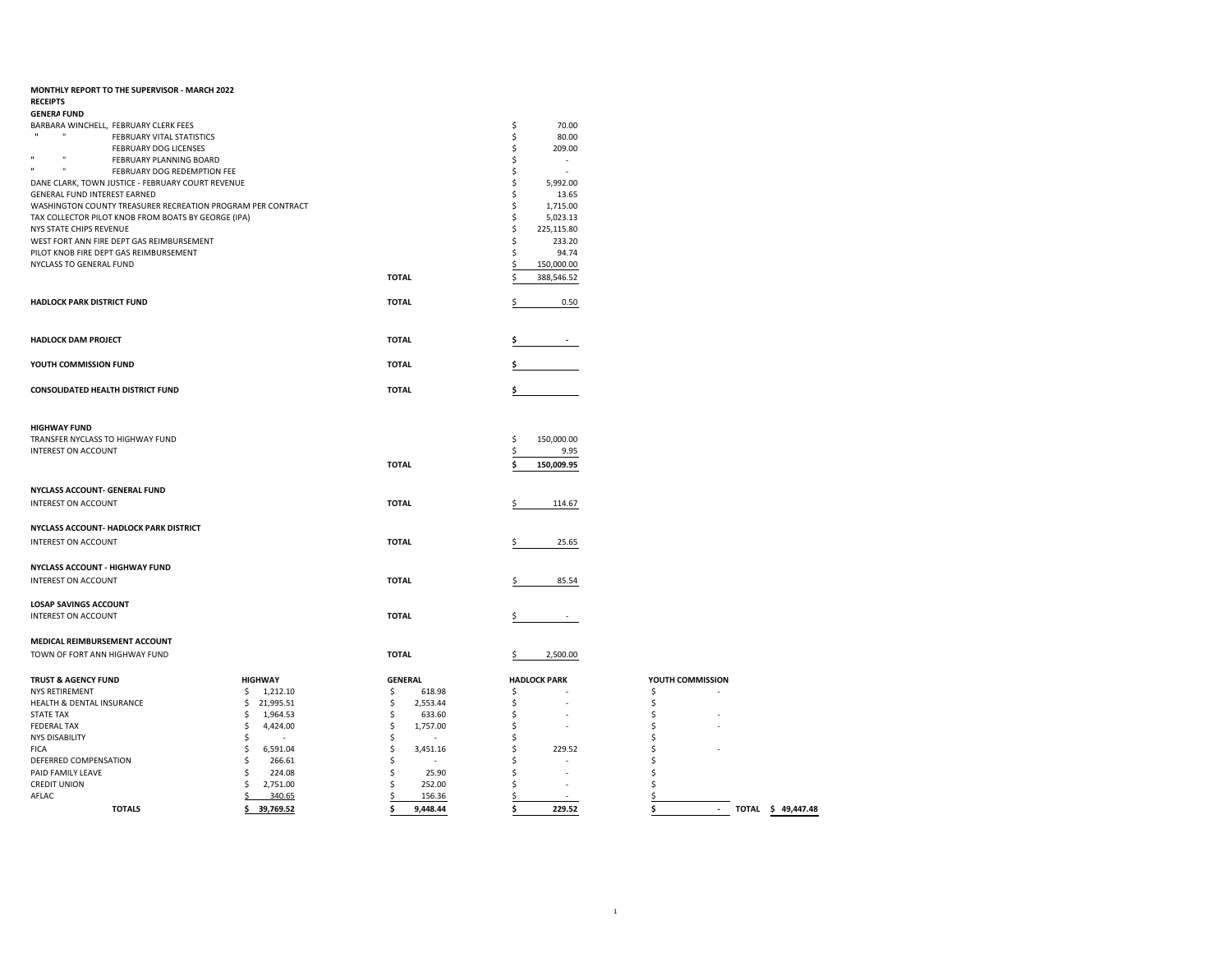| <b>GENERAL FUND</b>                                        |              |    |            | HIGHWAY (TW)              |    |              |
|------------------------------------------------------------|--------------|----|------------|---------------------------|----|--------------|
| STATE COMPTROLLER - STATE SHARE OF JUSTICE COURT REVENUE - |              | \$ | 6,347.00   | <b>ABSTRACT</b>           | \$ | 21,866.86    |
| PAYROLL                                                    |              | \$ | 22,826.95  | HEALTH INSURANCE          | \$ | 13,465.44    |
| <b>HEALTH INSURANCE</b>                                    |              | \$ | 2,439.12   | PAYROLL                   | Ś  | 43,848.20    |
| TOWN SHARE FICA                                            |              | \$ | 1,725.58   | <b>TOWN SHARE FICA</b>    | \$ | 3,295.52     |
| TOWN BOARD EXPENSE                                         |              | Ś  | 475.75     | <b>TOTAL</b>              | \$ | 82,476.02    |
| SUPERVISORS EXPENSE                                        |              | Ś  | 636.81     |                           |    |              |
| CENTRAL COMMUNICATIONS                                     |              | \$ | 330.66     | <b>HIGHWAY (OV)</b>       |    |              |
| <b>ATTORNEY EXPENSE</b>                                    |              | Ś  | 1,333.00   | <b>EQUIPMENT PURCHASE</b> | \$ | 29,089.85    |
| JUSTICE COURT EXPENSE                                      |              |    | 602.21     | HEALTH INSURANCE          | \$ | 10,941.57    |
| TOWN CLERK EXPENSE                                         |              | Ś  | 716.80     | ABSTRACT                  | \$ | 1,917.75     |
| <b>TAX COLLECTION</b>                                      |              | Ś  | 296.88     | <b>TOTAL</b>              | \$ | 41,949.17    |
| <b>CENTRAL PRINTINGS</b>                                   |              | Ś  | 289.51     |                           |    | \$124,425.19 |
| PLANNING BOARD EXPENSE                                     |              | Ś  | 541.95     |                           |    |              |
| ASSESSOR CONTRACTUAL                                       |              | Ś  | 9,000.00   | <b>TRUST AND AGENCY</b>   |    |              |
| WEST FORT ANN FIRE DEPARTMENT                              |              |    | 90,000.00  | AFLAC                     | \$ | 536.10       |
| PILOT KNOB VOLUNEER FIRE DEPARTMENT                        |              | Ś  |            | <b>CREDIT UNION</b>       | \$ | 3,003.00     |
| FUEL MANAGEMENT                                            |              | Ś  | 222.83     | <b>RETIREMENT</b>         | \$ | 1,831.08     |
| SUPERINTENDENT OF HIGHWAYS                                 |              | Ś  | 140.00     | <b>HEALTH INSURANCE</b>   | \$ | 12,709.85    |
| DOG CONTROL                                                |              | Ś  |            | NYS DEFERRED COMP         | Ś  | 266.61       |
| TOWN OF FA HIGHWAY DUE TO OTHER FUNDS                      |              | \$ |            | <b>DISABILITY</b>         | Ś  |              |
| TOWN OF HIGHWAY FUND DUE FOR DECEMBER HRA                  |              | Ś  |            | <b>FEDERAL TAX</b>        | Ś  | 6,181.00     |
| SAFETY INSPECTION                                          |              | Ś  | 33.36      | STATE INCOME TAX          | Ŝ  | 2,598.13     |
| <b>HISTORIAN</b>                                           |              | Ś  | ÷,         | <b>FICA</b>               |    | 10,271.72    |
| TRAFFIC CONTROL                                            |              | Ś  |            | <b>TOTAL</b>              | Ś  | 37,397.49    |
| <b>STREET LIGHTS</b>                                       |              | \$ | 579.74     |                           |    |              |
|                                                            |              | Ś  |            |                           |    |              |
| FORT ANN VOLUNTEER FIRE DEPARTMENT                         |              |    |            |                           |    |              |
| DISABILITY INSURANCE                                       |              | S  |            |                           |    |              |
| <b>BUILDINGS EXPENSE</b>                                   |              |    | 6,970.96   |                           |    |              |
|                                                            |              | Ś  | 145,509.11 |                           |    |              |
| <b>HADLOCK PARK DISTRICT</b>                               |              |    |            |                           |    |              |
| PAYROLL                                                    |              | \$ | 1,500.00   |                           |    |              |
| TOWN SHARE FICA                                            |              | Ś  | 114.76     |                           |    |              |
|                                                            | <b>TOTAL</b> | Ś  | 1,614.76   |                           |    |              |
| YOUTH COMMISSION FUND                                      |              |    |            |                           |    |              |
| <b>ABSTRACT</b>                                            | <b>TOTAL</b> | \$ |            |                           |    |              |
|                                                            |              |    |            |                           |    |              |
| <b>HADLOCK DAM PROJECT</b>                                 | <b>TOTAL</b> |    |            |                           |    |              |
|                                                            |              |    |            |                           |    |              |
| <b>CONSOLIDATED HEALTH</b>                                 | <b>TOTAL</b> |    |            |                           |    |              |
| NYCLASS ACCOUNT - GENERAL FUND                             |              |    |            |                           |    |              |
| TRANSFER FROM GENERAL FUND                                 | <b>TOTAL</b> |    |            |                           |    |              |
| NYCLASS ACCOUNT-HADLOCK PARK DISTRICT                      |              |    |            |                           |    |              |
| TRANSFER TO HADLOCK PARK CHECKING                          | <b>TOTAL</b> | Ş  |            |                           |    |              |
|                                                            |              |    |            |                           |    |              |
| NYCLASS ACCOUNT - HIGHWAY FUND                             |              |    |            |                           |    |              |
| TRANSFER TO HIGHWAY CHECKING ACCOUNT                       | <b>TOTAL</b> |    | 150,000.00 |                           |    |              |
|                                                            |              |    |            |                           |    |              |
| <b>LOSAP SAVINGS ACCOUNT</b>                               |              |    |            |                           |    |              |
| TOWN OF FORT ANN GENERAL FUND DUE FROM OTHER FUNDS         | <b>TOTAL</b> | Ş  |            |                           |    |              |
|                                                            |              |    |            |                           |    |              |
|                                                            |              |    |            |                           |    |              |
| MEDICAL REIMBURSEMENT ACCOUNT                              | <b>TOTAL</b> |    |            |                           |    |              |
| AC TRANSFER TO CDPHP SETTLEMENTS                           |              | \$ | 1,626.13   |                           |    |              |

| <b>DISBURSEMENTS</b>                                       |           |                           |              |
|------------------------------------------------------------|-----------|---------------------------|--------------|
| <b>GENERAL FUND</b>                                        |           | <b>HIGHWAY (TW)</b>       |              |
| STATE COMPTROLLER - STATE SHARE OF JUSTICE COURT REVENUE - | 6.347.00  | <b>ABSTRACT</b>           | 21,866.86    |
| PAYROLL                                                    | 22.826.95 | <b>HEALTH INSURANCE</b>   | 13,465.44    |
| <b>HEALTH INSURANCE</b>                                    | 2,439.12  | PAYROLL                   | 43,848.20    |
| <b>TOWN SHARE FICA</b>                                     | 1.725.58  | <b>TOWN SHARE FICA</b>    | 3,295.52     |
| TOWN BOARD EXPENSE                                         | 475.75    | <b>TOTAL</b>              | 82,476.02    |
| SUPERVISORS EXPENSE                                        | 636.81    |                           |              |
| CENTRAL COMMUNICATIONS                                     | 330.66    | <b>HIGHWAY (OV)</b>       |              |
| <b>ATTORNEY EXPENSE</b>                                    | 1.333.00  | <b>EQUIPMENT PURCHASE</b> | 29,089.85    |
| <b>IUSTICE COURT EXPENSE</b>                               | 602.21    | <b>HEALTH INSURANCE</b>   | 10,941.57    |
| TOWN CLERK EXPENSE                                         | 716.80    | <b>ABSTRACT</b>           | 1,917.75     |
| <b>TAX COLLECTION</b>                                      | 296.88    | <b>TOTAL</b>              | 41,949.17    |
| <b>CENTRAL PRINTINGS</b>                                   | 289.51    |                           | \$124.425.19 |
| PLANNING BOARD EXPENSE                                     | 541.95    |                           |              |
| <b>ASSESSOR CONTRACTUAL</b>                                | 9.000.00  | <b>TRUST AND AGENCY</b>   |              |
| WEST FORT ANN FIRE DEPARTMENT                              | 90,000.00 | AFLAC                     | 536.10       |
| PILOT KNOB VOLUNEER FIRE DEPARTMENT                        |           | <b>CREDIT UNION</b>       | 3,003.00     |
| <b>FUEL MANAGEMENT</b>                                     | 222.83    | <b>RETIREMENT</b>         | 1,831.08     |
| SUPERINTENDENT OF HIGHWAYS                                 | 140.00    | <b>HEALTH INSURANCE</b>   | 12,709.85    |
| <b>DOG CONTROL</b>                                         |           | NYS DEFERRED COMP         | 266.61       |
| TOWN OF FA HIGHWAY DUE TO OTHER FUNDS                      |           | <b>DISABILITY</b>         |              |
| TOWN OF HIGHWAY FUND DUE FOR DECEMBER HRA                  |           | <b>FEDERAL TAX</b>        | 6,181.00     |
| SAFETY INSPECTION                                          | 33.36     | <b>STATE INCOME TAX</b>   | 2,598.13     |
| <b>HISTORIAN</b>                                           |           | <b>FICA</b>               | 10,271.72    |
| TRAFFIC CONTROL                                            |           | <b>TOTAL</b>              | 37.397.49    |